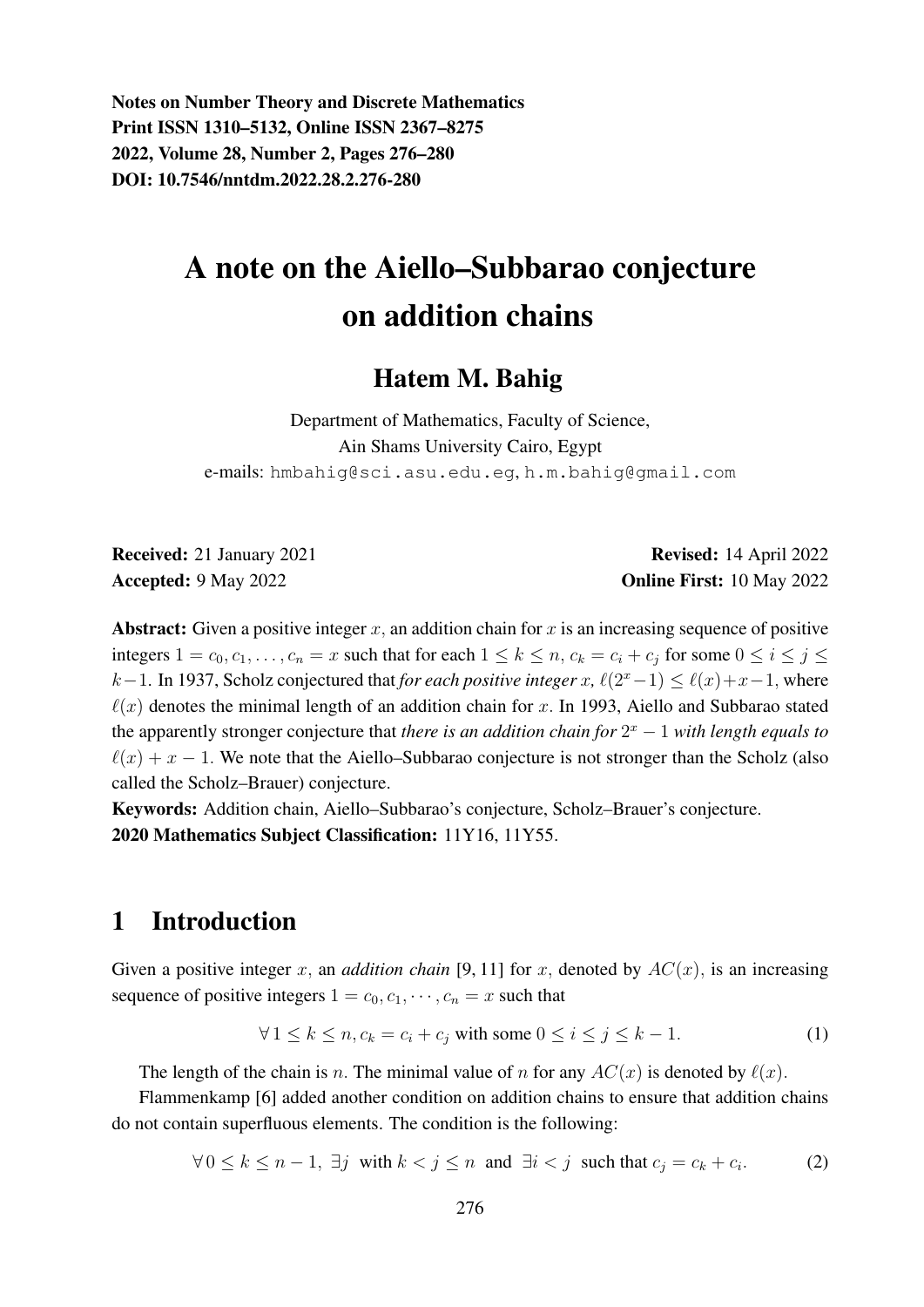It is clear that there is a difference between the two definitions. For example, the sequence

$$
1, 2, 4, 8, 9, 16
$$

is an  $AC(16)$  according to the first definition, Eq. (1), while it is not an  $AC(16)$  according to the second definition, Eq. (2), since  $c_4 = 9$  is not used to construct  $c_k$  for any  $k > 4$ .

Scholz [10, 11] conjectured that for each positive integer  $x$ ,

$$
\ell(2^x - 1) \le \ell(x) + x - 1.
$$

The Scholz conjecture is usually called the Scholz–Brauer conjecture [8, 12, 13] (simply **S–B** conjecture). The S–B conjecture holds when  $\omega(x) \le 5$ , where  $\omega(x)$  denotes how many 1's in the binary representation of x,  $[2, 8, 9]$ . It is also known that the **S–B** conjecture is true if the shortest addition chain is a *Hansen* chain, where a chain is called Hansen's if there is a subset H of members of the chain such that each member of the chain uses the largest element of  $H$  which is less than the member, [9]. Let  $\ell^0(x)$  denote the length of the shortest Hansen chains. Clearly,  $\ell(x) \leq \ell^0(x)$ . In [2], the authors pointed out that  $\ell(x)$  may be less than  $\ell^0(x)$  when, for example, all shortest addition chains for x have an element  $c_i = c_j + c_k$ ,  $j, k \leq i - 3$ . Clift [5] found the first number  $x = 5784689$ , with  $\ell(x) < \ell^{0}(x)$ . Therefore, computationally, the **S-B** conjecture holds for all positive integer  $x < 5784689$ , [3–5, 7].

In order to prove the S–B conjecture, Aiello and Subbarao [1] conjectured that there is an  $AC(2^x - 1)$  whose length equals  $\ell(x) + x - 1$ . They proved it for all  $x \le 128$  and for x with  $\omega(x) = 1.$ 

Remark 2.2 of [1] states that the Aiello–Subbarao conjecture (or simply A–S conjecture) is stronger than the S–B conjecture.

In this paper, we note that the A–S conjecture is not stronger than the S–B conjecture under the two definitions.

#### 2 The result

In this section, we show that the A–S conjecture is not stronger than the S–B conjecture. We have two definitions in literature:

The first definition (Eq. (1)): The A–S conjecture is not stronger than the S–B conjecture since any chain of length  $n$  ( $\ell(x) \leq n < x - 1$ ) could be extended to the desired length by blowing it up with an arbitrary positive integer. For example, if we have an  $AC(x)$  of length  $n$ :

$$
1=c_0,c_1,\ldots,c_n=x,
$$

then we can extend it to a chain of length  $n + 1$  for x as follows:

$$
1 = c_0, c_1, \ldots, c_k, c_k + 1, c_{k+1}, \ldots, c_n = x.
$$

In the first addition chain  $c_k$  satisfies that  $c_{k+1} - c_k > 1$  and  $1 \leq k < n$ . Clearly such  $c_k$ exists since  $k < x - 1$ .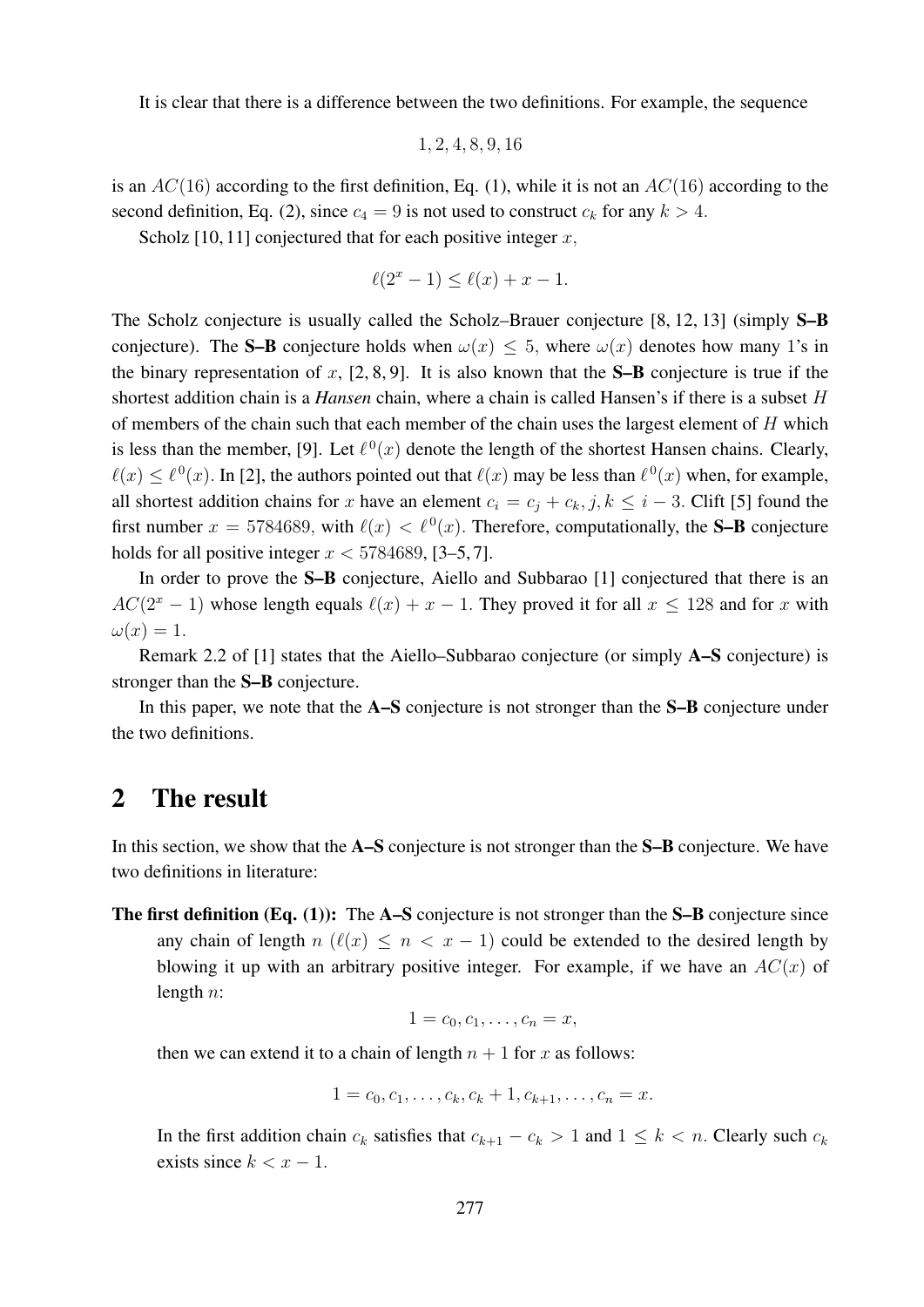The second definition (Eq. (2)): Although Flammenkamp's definition was published after the posting of the A–S conjecture, we note that Flammenkamp's extra condition on addition chains does not change the result.

Suppose that  $c_0, c_1, \ldots, c_n = x$   $(n < x - 1)$  is an  $AC(x)$  that satisfies Flammenkamp's condition Eq. (2). To construct a new chain of length  $n + 1$  for x, we complete two steps:

- 1. Since  $n < x 1$ , find the smallest  $c_k$  such that  $c_{k+1} c_k > 1$ .
- 2. Insert the new element  $c_k + 1$  between  $c_k$  and  $c_{k+1}$ .

The new chain is

$$
1, 2, 3, 4, \ldots, c_{k-1} = c_k - 1 = k, c_k = k + 1, c_k + 1 = k + 2, c_{k+1}, \ldots, c_n = x.
$$

Since  $c_{k+1} - c_k > 1$  in the first addition chain,  $c_{k+1}$  can be written as the sum  $c_k + c_j$ , where  $c_i \geq 2$ . In the new addition chain,

$$
c_{k+1} = (c_k + 1) + (c_j - 1) = (c_k + 1) + c_{j-1}.
$$

All other elements in the new addition chain are formed as before.

It should be noted that in both cases the process can be repeated if necessary. Therefore, if we have an  $AC(2^{x} - 1)$  with length  $n < \ell(x) + x - 1$ , then it can be extended to a chain for  $2^{x} - 1$ with length  $\ell(x) + x - 1$ . Thus, the A–S conjecture is not stronger than the S–B conjecture.

Now, let us define the following: An  $AC(x)$ :  $c_0 < c_1 < \cdots < c_n = x$  is called *irredundant*, if no proper subset of  $\{c_0, c_1, \ldots, c_n\}$  forms an  $AC(x)$ . So a proper rephrasing of the **A–S** conjecture would be: *For every positive integer*  $x$ , *the integer*  $2^x - 1$  *has an irredundant addition chain of length*  $\ell(x) + x - 1$ .

For example, the sequences

$$
1, 2, 3, 5, 10, 15
$$

and

$$
1, 2, 4, 5, 10, 15
$$

are two irredundant chains for 15. If we remove any element in the sequences, then the sequences are not addition chains. For examples, if we remove 3 from the first sequence (or 4 from the second sequence), then we cannot write 5 as a sum of two preceding elements. Similarly, if we remove 5 from both sequences, then we cannot write 10 as a sum of two preceding elements.

On the other hand, the sequence  $1, 2, 3, 4, 5, 10, 15$  is an  $AC(15)$  according to the first and second definitions of addition chains, Eq. (1) and Eq. (2), respectively. Table 1 shows why the sequence is an  $AC(15)$  according to Eq. (2). But the sequence is not an irredundant chain since the subsequence 1, 2, 4, 5, 10, 15 is a proper subset of the given sequence and forms an  $AC(15)$ , where  $2 = 1 + 1$ ,  $4 = 2 + 2$ ,  $5 = 4 + 1$ ,  $10 = 5 + 5$ ,  $15 = 10 + 5$ .

Similarly, the sequence  $1, 2, 4, 5, 8, 10, 18$  is an  $AC(18)$  according to the second definition of addition chains, Eq. (2), while it is not irredundant since  $1, 2, 4, 8, 10, 18$  is an  $AC(18)$ .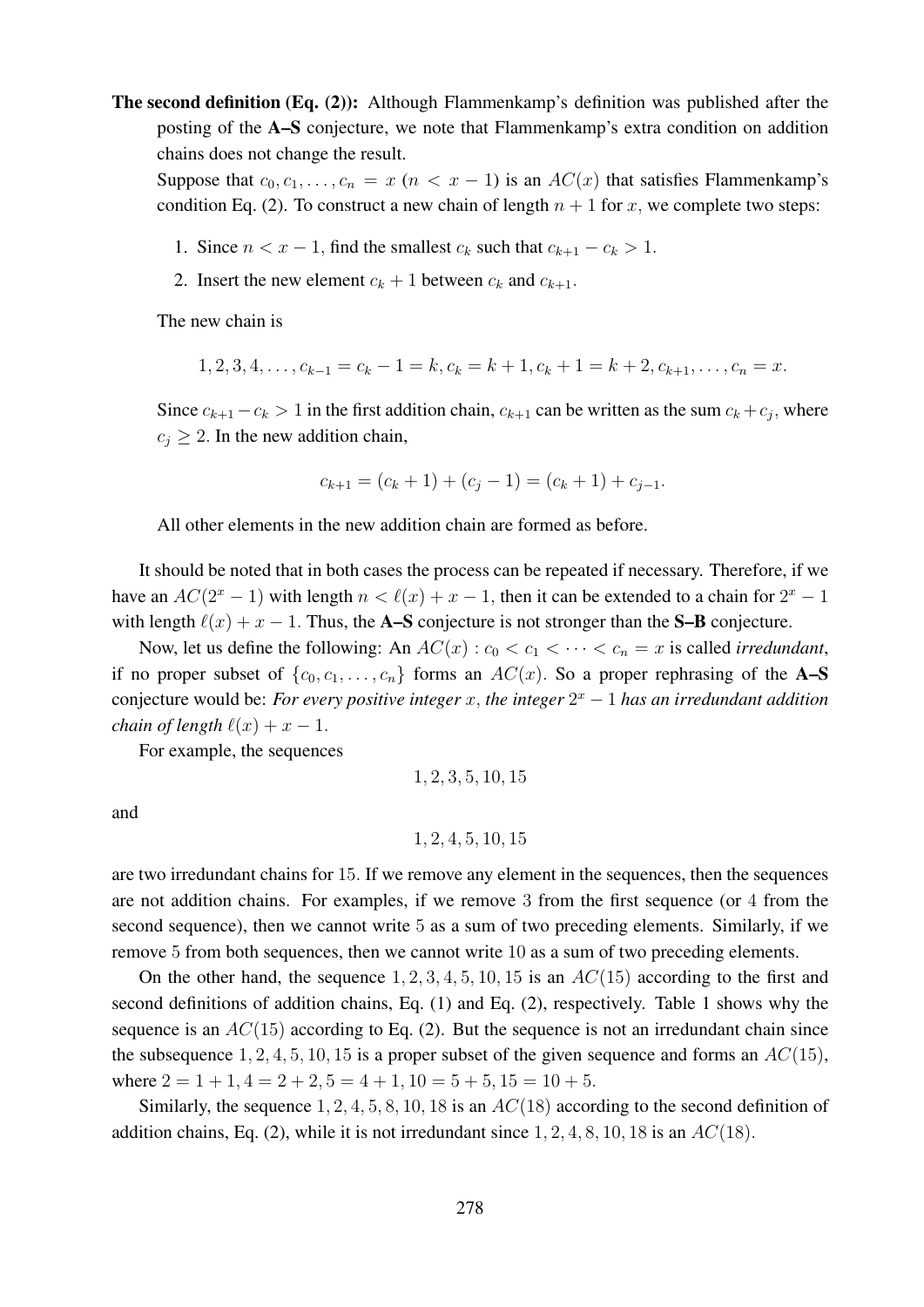| $\boldsymbol{k}$ | $\boldsymbol{j}$ | $\boldsymbol{i}$           |
|------------------|------------------|----------------------------|
|                  |                  | $c_j = c_k + c_i$          |
| $\Omega$         | $\mathbf{1}$     | $\theta$                   |
|                  |                  | $c_1 = c_0 + c_0 = 1 + 1$  |
| 1                | $\overline{2}$   | $\left( \right)$           |
|                  |                  | $c_2 = c_1 + c_0 = 2 + 1$  |
| $\overline{2}$   | 3                | $\left( \right)$           |
|                  |                  | $c_3 = c_2 + c_0 = 3 + 1$  |
| 3                | 4                | 0                          |
|                  |                  | $c_4 = c_3 + c_0 = 4 + 1$  |
| 4                | 5                | $\overline{4}$             |
|                  |                  | $c_5 = c_4 + c_4 = 5 + 5$  |
| 5                | 6                | 4                          |
|                  |                  | $c_6 = c_5 + c_4 = 10 + 5$ |

Table 1. The sequence  $1, 2, 3, 4, 5, 10, 15$  is an  $AC(15)$ according to the second definition, Eq. (2).

Open problem: *Is this variation of the A–S conjecture stronger than the S–B conjecture?*

It is observed that an irredundant chain is not necessarily the shortest one. For example, the chain 1, 2, 4, 5, 9, 14, 15 is irredundant but not the shortest one; see the above examples. On the other hand, any shortest addition chain must be irredundant.

# 3 Conclusion

We have shown that the **A–S** conjecture is not stronger than the **S–B** conjecture.

# Acknowledgements

The author is grateful to the anonymous referees for valuable comments.

### References

- [1] Aiello, W., & Subbarao, M. V. (1993). A conjecture in addition chains related to Scholz's conjecture. *Mathematics of Computation*, 61(203), 17–23.
- [2] Bahig, H. M., & Nakamula, K. (2002). Some properties of nonstar steps in addition chains and new cases where the Scholz conjecture is true. *Journal of Algorithms*, 42(2), 304–316.
- [3] Bahig, H. M. (2006). Improved generation of minimal addition chains. *Computing*, 78, 161–172.